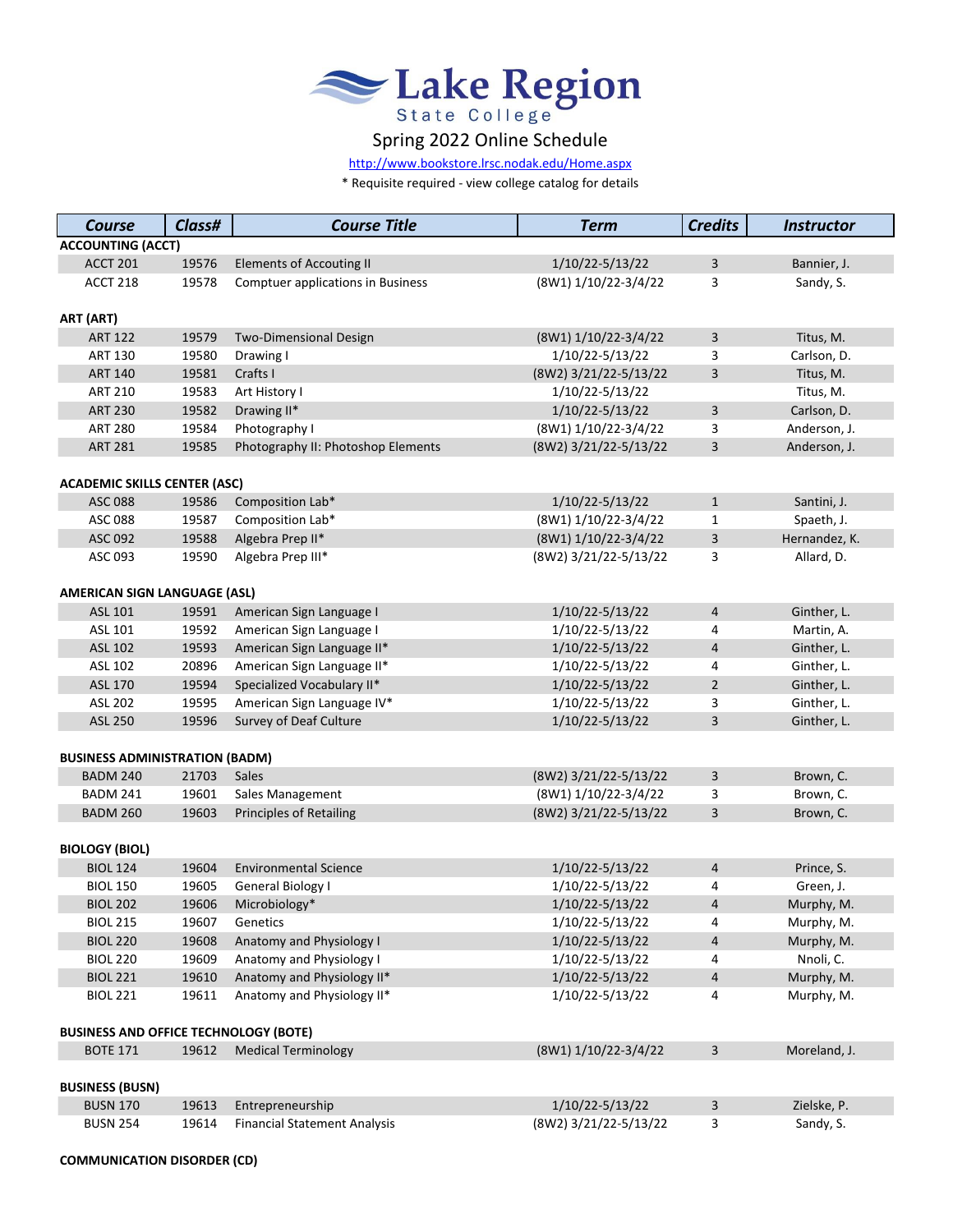| CD 110                                    | 19667 | Survey of Communications Disorders         | 1/10/22-5/13/22       | 3              | Linares, T.    |
|-------------------------------------------|-------|--------------------------------------------|-----------------------|----------------|----------------|
| CD 210                                    | 19668 | Introduction to SLPP*                      | 1/10/22-5/13/22       | 3              | Linares, T.    |
| CD 221                                    | 19669 | Language Theory & Treatment for SLPP*      | 1/10/22-5/13/22       | 3              | Schmitz, M.    |
| CD 241                                    | 19670 | Practicum*                                 | 1/10/22-5/13/22       | 4              | Linares, T.    |
|                                           |       |                                            |                       |                |                |
| <b>CHEMISTRY (CHEM)</b>                   |       |                                            |                       |                |                |
| <b>CHEM 115</b>                           | 19651 | Introductory Chemistry*                    | 1/10/22-5/13/22       | $\overline{4}$ | Bannier, B.    |
| <b>CHEM 115</b>                           | 21097 | Introductory Chemistry*                    | 1/10/22-5/13/22       | 4              | Bannier, B.    |
| <b>CHEM 116</b>                           | 19652 | Introduction to Organic and Bio-Chemistry* | 1/10/22-5/13/22       | $\overline{4}$ | Bannier, B.    |
| <b>CHEM 122</b>                           | 19654 | General Chemistry II*                      | 1/10/22-5/13/22       | 5              | Bannier, B.    |
| <b>CHEM 260</b>                           | 19655 | Elements of Biochemistry*                  | 1/10/22-5/13/22       | $\overline{4}$ | Bannier, B.    |
|                                           |       |                                            |                       |                |                |
| <b>COMPUTER INFORMATION SYSTEMS (CIS)</b> |       |                                            |                       |                |                |
| <b>CIS 129</b>                            | 19671 | Microcomputer Hardware II*                 | 1/10/22-5/13/22       | $\mathbf{3}$   | Gunderson, J.  |
| CIS 141                                   | 19672 | Introduction to Cyber Security             | 1/10/22-5/13/22       | 3              | Zettler, P.    |
| <b>CIS 165</b>                            | 19673 | Networking Fundementals II*                | 1/10/22-5/13/22       | 3              | Gunderson, J.  |
| <b>CIS 220</b>                            | 19674 | Operating systems-UNIX                     | 1/10/22-5/13/22       | 3              | Horner, J.     |
| <b>CIS 241</b>                            | 19675 | Introduction to Digital Forensics          | 1/10/22-5/13/22       | 3              | Horner, J.     |
| <b>CIS 255</b>                            | 19676 | Computer & Network Security                | 1/10/22-5/13/22       | 3              | Zettler, P.    |
|                                           |       |                                            |                       |                |                |
| <b>CRIMINAL JUSTICE (CJ)</b>              |       |                                            |                       |                |                |
| CJ 201                                    | 19683 | Introduction to Criminal Justice           | 1/18/22-4/29/22       | $\mathbf{3}$   | Wardzinski, M. |
| CJ 220                                    | 19684 | <b>Criminal Law</b>                        | (8W2) 3/21/22-5/13/22 | 4              | Lindquist, S.  |
|                                           |       |                                            |                       |                |                |
| <b>COMMUNICATION (COMM)</b>               |       |                                            |                       |                |                |
| <b>COMM 110</b>                           | 19656 | <b>Fundamentals of Public Speaking</b>     | 1/10/22-5/13/22       | 3              | Santini, J.    |
| <b>COMM 110</b>                           | 19657 |                                            | 1/10/22-5/13/22       | 3              |                |
|                                           |       | <b>Fundamentals of Public Speaking</b>     |                       |                | Santini, J.    |
| <b>COMM 110</b>                           | 19658 | <b>Fundamentals of Public Speaking</b>     | 1/10/22-5/13/22       | 3              | Santini, J.    |
| <b>COMM 110</b>                           | 19660 | <b>Fundamentals of Public Speaking</b>     | 1/10/22-5/13/22       | 3              | Beich, T.      |
| <b>COMM 110</b>                           | 19661 | <b>Fundamentals of Public Speaking</b>     | 1/10/22-5/13/22       | 3              | Peterson, K.   |
| <b>COMM 110</b>                           | 19663 | <b>Fundamentals of Public Speaking</b>     | 1/10/22-5/13/22       | 3              | Peterson, K.   |
| <b>COMM 110</b>                           | 19665 | <b>Fundamentals of Public Speaking</b>     | (8W1) 1/10/22-3/4/22  | $\mathsf{3}$   | Beich, T.      |
| <b>COMM 110</b>                           | 19666 | <b>Fundamentals of Public Speaking</b>     | (8W2) 3/21/22-5/13/22 | 3              | Beich, T.      |
|                                           |       |                                            |                       |                |                |
| <b>COMPUTER SCIENCE (CSCI)</b>            |       |                                            |                       |                |                |
| <b>CSCI 101</b>                           | 19680 | <b>Introduction To Computers</b>           | 1/10/22-5/13/22       | 3              | McNaughton, T. |
| <b>CSCI 124</b>                           | 19681 | Beginning C++/Visual C++                   | 1/10/22-5/13/22       | 3              | Hanson, K.     |
|                                           |       |                                            |                       |                |                |
| <b>EARLY CHILDHOOD (EC)</b>               |       |                                            |                       |                |                |
| <b>EC 220</b>                             | 19685 | <b>Infants and Toddlers</b>                | 1/10/22-5/13/22       | $\overline{4}$ | Johnson, M.    |
| EC 233                                    | 19686 | <b>Pre K Methods and Materials</b>         | 1/10/22-5/13/22       | 5              | Hoffner, T.    |
| EC 236                                    | 19688 | Social & Emotional Development             | 1/10/22-5/13/22       | 3              | Johnson, M.    |
|                                           |       |                                            |                       |                |                |
| <b>ECONOMICS (ECON)</b>                   |       |                                            |                       |                |                |
| <b>ECON 201</b>                           | 19689 | Principles of Microeconomics               | 1/10/22-5/13/22       | 3              | Bergan, N.     |
| <b>ECON 201</b>                           | 20753 | Principles of Microeconomics               | 1/10/22-5/13/22       | 3              | Bergan, N.     |
| <b>ECON 202</b>                           | 19690 | Principles of Macroeconomics               | 1/10/22-5/13/22       | $\mathsf{3}$   | Bergan, N.     |
|                                           |       |                                            |                       |                |                |
| <b>EDUCATION (EDUC)</b>                   |       |                                            |                       |                |                |
| <b>EDUC 250</b>                           | 19691 | Introduction to Education*                 | 1/10/22-5/13/22       | 3              | Meyer, T.      |
|                                           |       | Corequisite: EDUC 298                      |                       |                |                |
|                                           |       |                                            |                       |                |                |
| <b>ENGLISH (ENGL)</b>                     |       |                                            |                       |                |                |
| <b>ENGL 110</b>                           | 19693 | <b>College Composition I</b>               | 1/10/22-5/13/22       | $\mathsf{3}$   | Santini, J.    |
| <b>ENGL 110</b>                           | 19694 | <b>College Composition I</b>               | (8W1) 1/10/22-3/4/22  | 3              | Spaeth, J.     |
| <b>ENGL 120</b>                           | 19695 | College Composition II*                    | 1/10/22-5/13/22       | 3              | Santini, J.    |
| <b>ENGL 120</b>                           | 19696 | College Composition II*                    | 1/10/22-5/13/22       | 3              | Paradies, C.   |
| <b>ENGL 120</b>                           | 19697 | College Composition II*                    | 1/10/22-5/13/22       | 3              | Spaeth, J.     |
| <b>ENGL 120</b>                           | 19698 | College Composition II*                    | 1/10/22-5/13/22       | 3              | Paradies, C.   |
| <b>ENGL 120</b>                           | 19699 | College Composition II*                    | (8W2) 3/21/22-5/13/22 | 3              | Spaeth, J.     |
| <b>ENGL 223</b>                           | 19700 | Introduction to Novel                      | 1/10/22-5/13/22       | 3              | Santini, J.    |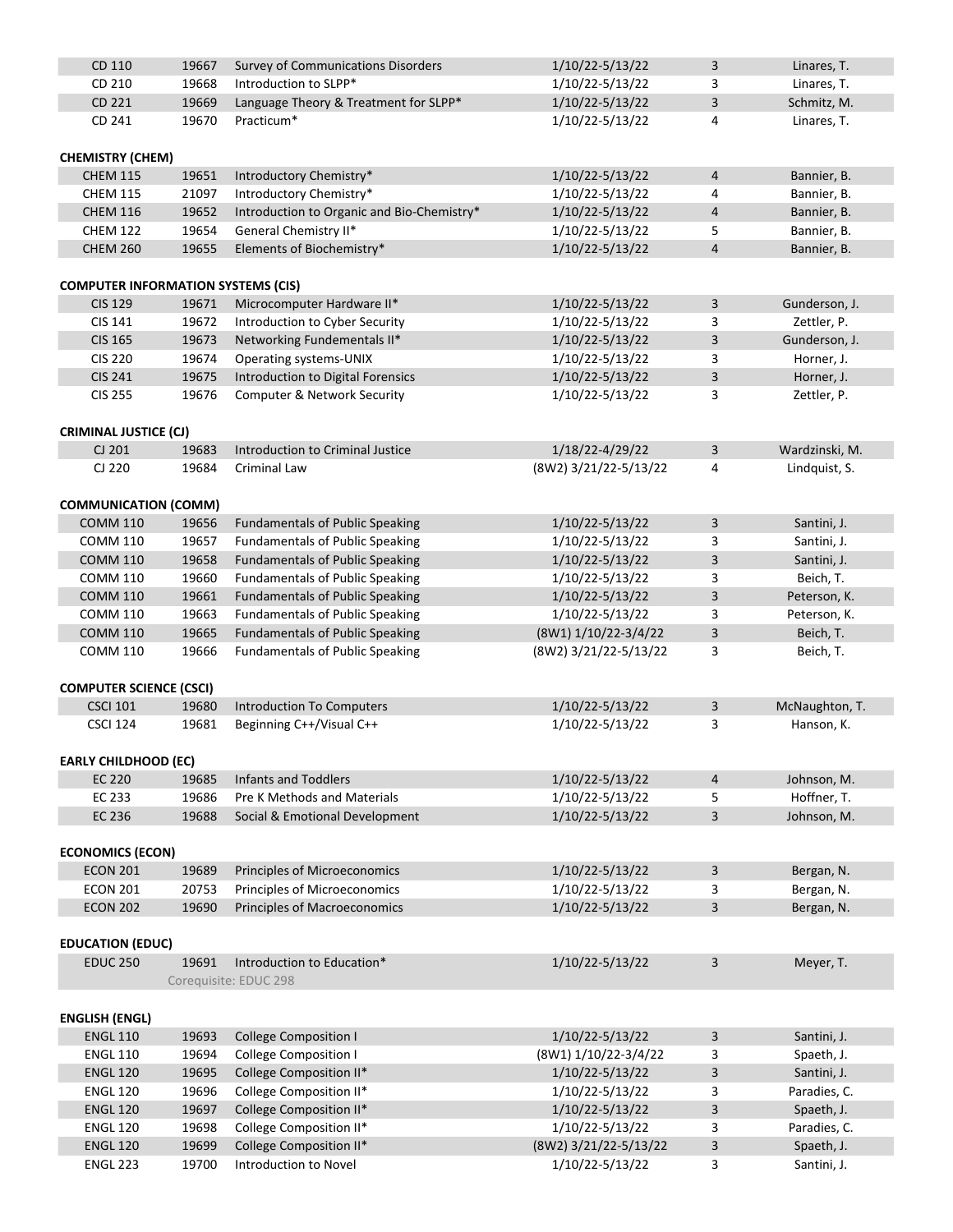| <b>ENGL 232</b>                                                               | 19701 | Mythology                                | (8W2) 3/21/22-5/13/22    | 3              | Santini, J.     |  |
|-------------------------------------------------------------------------------|-------|------------------------------------------|--------------------------|----------------|-----------------|--|
|                                                                               |       |                                          |                          |                |                 |  |
| <b>FITNESS TRAINER TECHNICIAN (FTT)</b>                                       |       |                                          |                          |                |                 |  |
| <b>FTT 297</b>                                                                | 19702 | <b>Fitness Trainer Internship</b>        | 1/10/22-5/13/22          | 3              | Riggin, T.      |  |
|                                                                               |       |                                          |                          |                |                 |  |
| <b>HISTORY (HIST)</b>                                                         |       |                                          |                          |                |                 |  |
| <b>HIST 103</b>                                                               | 19703 | United States to 1877                    | 1/10/22-5/13/22          | 3              | Weber, J.       |  |
| <b>HIST 210</b>                                                               | 19705 | United States Military History           | (8W1) 1/10/22-3/4/22     | 3              | Rodenberger, T. |  |
| <b>HIST 220</b>                                                               | 19706 | North Dakota History                     | 1/10/22-5/13/22          | 3              | Stotts, J.      |  |
|                                                                               |       |                                          |                          |                |                 |  |
| HEALTH, PHYS ED, RECREATION (HPER)                                            |       |                                          |                          |                |                 |  |
| <b>HPER 207</b>                                                               | 19709 | Prevention of Care of Injuries           | 1/10/22-5/13/22          | 3              | Riggin, T.      |  |
| <b>HPER 210</b>                                                               | 19711 | <b>First Aid</b>                         | (8W1) 1/10/22-3/4/22     | $\overline{2}$ | Clementich, K.  |  |
| <b>HPER 218</b>                                                               | 19712 | Personal Trainer Preparation             | 1/10/22-5/13/22          | 3              | Riggin, T.      |  |
|                                                                               |       |                                          |                          |                |                 |  |
| <b>HUMANITIES (HUMS)</b>                                                      |       |                                          |                          |                |                 |  |
| <b>HUMS 220</b>                                                               | 20000 | Slavic Cultures, Traditions and Customs  | (8W2) 3/21/22-5/13/22    | 3              | Turayev, O.     |  |
| <b>HUMS 252</b>                                                               | 19714 | <b>Humanities Survey II</b>              | (8W2) 3/21/22-5/13/22    | 3              | Johnson, S.     |  |
|                                                                               |       |                                          |                          |                |                 |  |
| <b>MATHEMATICS (MATH)</b>                                                     |       |                                          |                          |                |                 |  |
| <b>MATH 103</b>                                                               | 19715 | College Algebra*                         | 1/10/22-5/13/22          | 3              | Duchscher, A.   |  |
| <b>MATH 103</b>                                                               | 19716 | College Algebra*                         | 1/10/22-5/13/22          | 3              | Hernandez, K.   |  |
| <b>MATH 146</b>                                                               | 19717 | Applied Calculus I*                      | 1/10/22-5/13/22          | 3              | Duchscher, A.   |  |
| <b>MATH 165</b>                                                               | 19718 | Calculus I*                              | 1/10/22-5/13/22          | 4              | Weber, J.       |  |
| <b>MATH 210</b>                                                               | 19719 | <b>Elementary Statistics*</b>            | 1/10/22-5/13/22          | 3              | Weber, J.       |  |
| <b>MATH 210</b>                                                               | 19720 | Elementary Statistics*                   | 1/10/22-5/13/22          | 3              | Hernandez, K.   |  |
|                                                                               |       |                                          |                          |                |                 |  |
| <b>NURSING (NURS)</b>                                                         |       |                                          |                          |                |                 |  |
| <b>NURS 201</b>                                                               | 19721 | <b>Nursing Concepts Transition I</b>     | (8W1) 1/10/22-3/4/22     | 4              | Brown, K.       |  |
| <b>NURS 202</b>                                                               | 19722 | <b>Nursing Concepts Transition II</b>    | (8W2) 3/21/22-5/13/22    | 4              | Brown, K.       |  |
|                                                                               |       |                                          |                          |                |                 |  |
| <b>NUTRITION (NUTR)</b>                                                       |       |                                          |                          |                |                 |  |
| <b>NUTR 240</b>                                                               | 19723 | <b>Principles of Nutrition</b>           | 1/10/22-5/13/22          | 3              | Steinhaus, J.   |  |
| <b>NUTR 260</b>                                                               | 19725 | <b>Nutrition Promotion Strategies</b>    | 1/10/22-5/13/22          | 2              | Steinhaus, J.   |  |
| <b>NUTR 271</b>                                                               | 19727 | Nutrition for the Fitness Specialist II* | 1/10/22-5/13/22          | 3              | Steinhaus, J.   |  |
|                                                                               |       |                                          |                          |                |                 |  |
| PHILOSOPHY (PHIL)                                                             |       |                                          |                          |                |                 |  |
| <b>PHIL 101</b>                                                               | 19732 | Introduction to Philosophy               | $(8W1)$ $1/10/22-3/4/22$ | 3              | Johnson, S.     |  |
|                                                                               |       |                                          |                          |                |                 |  |
| PHARMACOLOGY (PHRM)<br><b>PHRM 215</b>                                        | 19730 | Introduction to Pharmacology*            | 1/10/22-5/13/22          | 3              | Murphy, M.      |  |
|                                                                               |       |                                          |                          |                |                 |  |
| <b>PHRM 215</b>                                                               | 21555 | Introduction to Pharmacology*            | (8W2) 3/21/22-5/13/22    | 3              | Murphy, M.      |  |
|                                                                               |       |                                          |                          |                |                 |  |
| <b>PLANT SCIENCE (PLSC)</b><br><b>PLSC 225</b>                                | 19733 | Principals of Crop Production            | 1/10/22-5/13/22          | 3              | Turayev, O.     |  |
|                                                                               |       |                                          |                          |                |                 |  |
| <b>POLITICAL SCIENCE (POLS)</b>                                               |       |                                          |                          |                |                 |  |
| <b>POLS 115</b>                                                               | 19735 | American Government                      | 1/10/22-5/13/22          | 3              | Buresh, M.      |  |
|                                                                               |       |                                          |                          |                |                 |  |
| <b>PSYCHOLOGY (PSYC)</b>                                                      |       |                                          |                          |                |                 |  |
| <b>PSYC 111</b>                                                               | 19736 | Introduction to Psychology               | 1/10/22-5/13/22          | 3              | Fixen, R.       |  |
| <b>PSYC 111</b>                                                               | 19737 | Introduction to Psychology               | 1/10/22-5/13/22          | 3              | Mickelson, R.   |  |
| <b>PSYC 111</b>                                                               | 19738 | Introduction to Psychology               | (8W1) 1/10/22-3/4/22     | 3              | Fixen, R.       |  |
| <b>PSYC 111</b>                                                               | 19740 | Introduction to Psychology               | 1/10/22-5/13/22          | 3              | Mickelson, R.   |  |
| <b>PSYC 250</b>                                                               | 19742 | Developmental Psychology*                | 1/10/22-5/13/22          | 3              | Fixen, R.       |  |
| <b>PSYC 250</b>                                                               | 19743 | Developmental Psychology*                | (8W2) 3/21/22-5/13/22    | 3              | Fixen, R.       |  |
| <b>PSYC 250</b>                                                               | 20867 | Developmental Psychology*                | 1/10/22-5/13/22          | 3              | Fixen, R.       |  |
|                                                                               |       |                                          |                          |                |                 |  |
| <b>RELIGION (RELS)</b>                                                        |       |                                          |                          |                |                 |  |
| <b>RELS 230</b><br>20488<br>New Testament<br>1/10/22-5/13/22<br>3<br>Dick, B. |       |                                          |                          |                |                 |  |
|                                                                               |       |                                          |                          |                |                 |  |